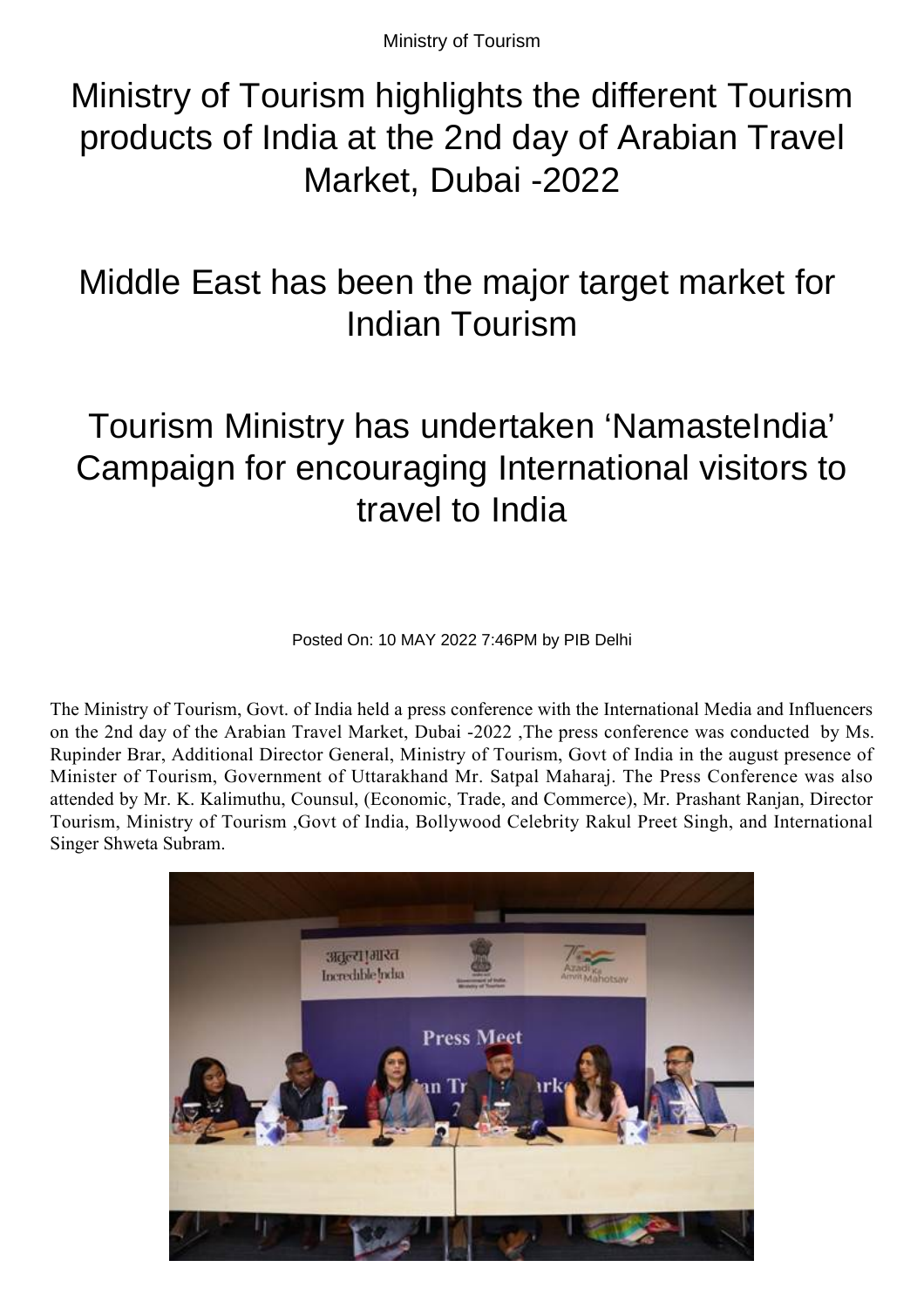During the press conference, various verticals of tourism potential in India were discussed. Minister of Tourism, Government of Uttarakhand Mr Satpal Maharaj discussed the importance of tourist destinations in Uttrakhand that can be leveraged for the promotion of tourism such as adventure tourism, wedding tourism in the State of Uttarakhand. Minister also highlighted the initiatives undertaken by the Govt of Uttarakhand with regards to increasing the footfall of tourists in the state. He also discussed various infrastructure development projects such as Haridwar International Airport and way forward strategies being undertaken by the Govt. of Uttarakhand.



Ms. Rupinder Brar stated that the Ministry has been aggressively promoting different tourism products and destinations. The major focus has been given to the potential of MICE, Film Tourism, Wellness Tourism, Medical Tourism, Luxury Tourism, Wildlife Tourism and Adventure Tourism. She stated that the Middle East has been the major target market for Indian tourism. Large number of tourists from the Middle East visit India for MICE, medical, wellness, luxury tourism etc. Ministry of Tourism, Govt of India has been holistically promoting Indian tourism in the Middle East market. Participation in Arabian Travel Mart has been one such initiative by the Government.

During the conference, it was highlighted that India has opened up for the International visitors, for this the Ministry has already undertaken 'NamasteIndia' Campaign for encouraging International visitors to travel to India. The Ministry has also been focusing on confidence-building stratégies post-pandemic.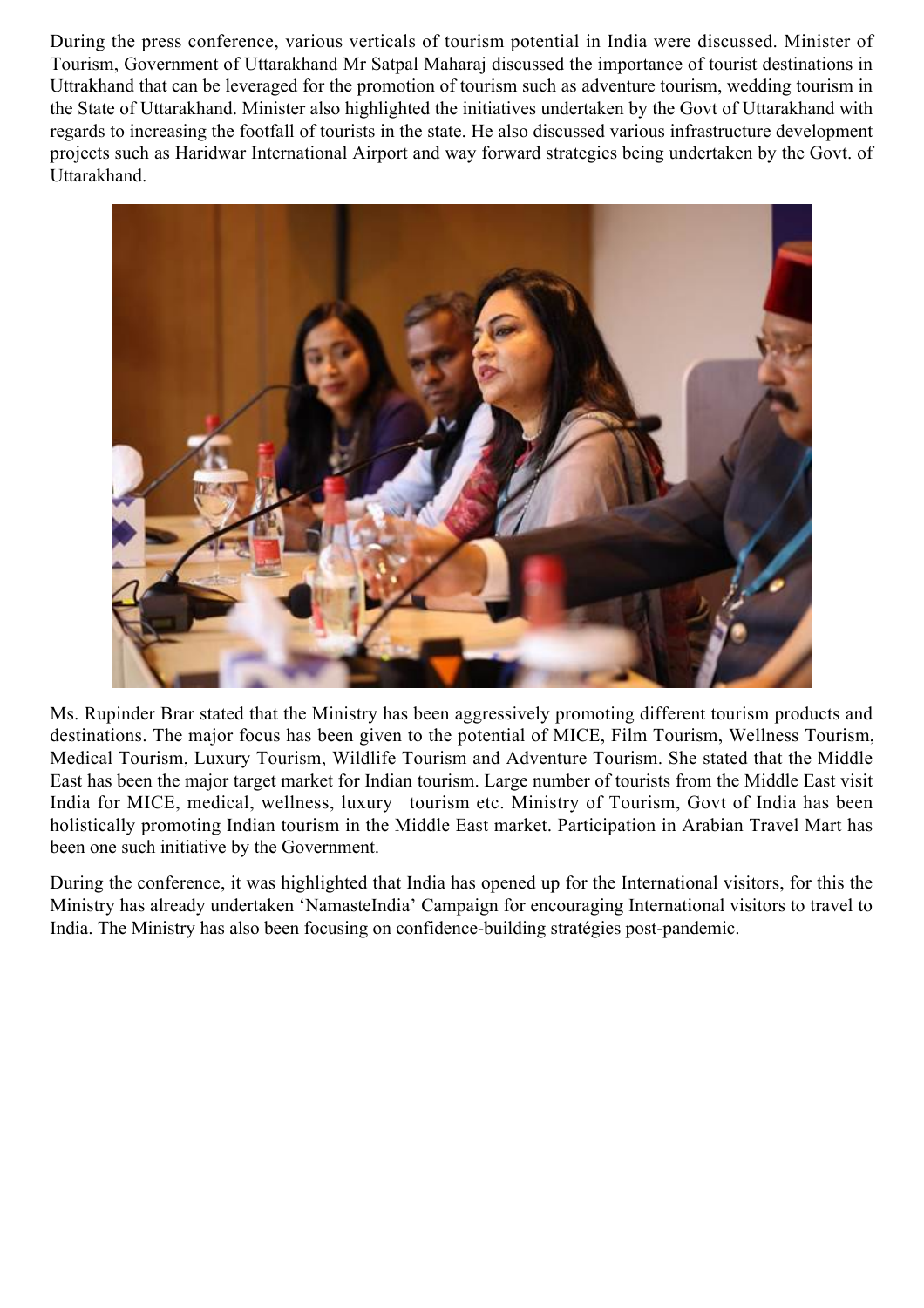

Ms. Rakul Preet Singh highlighted the importance of film tourism and the potential of India as an-important destination for film-making, having all physical geographical features and landscape. She further focused on the role of North Eastern States as a potential film shooting destination.

Mr. K. Kalimuthu, Counsul,(Economic, Trade, and Commerce) deliberated on the importance of the Indian diaspora for publicity and promotion of India in the overseas market. He also highlighted appeal of Prime Minister Shri Narendra Modi of 'Chalo India' thereby urging Indian Diaspora to inspire at least five of their non-Indian friends every year to visit India, calling them 'Rashtradoot'. He emphasized the role of tourism for the overall economic growth of the country.

Ms. Shweta Subram also emphasized the role of the Indian diaspora with regard to the promotion of India in the overseas market. She further highlighted that social media promotion shall be the game-changer for the promotion of tourism in India. Lots of millennial tourists use social media looking for promotional content such as travel & tourism. She also spoke about the role of social media influencers in engaging a large number of tourists/followers.

The Ministry of Tourism, Government of India under its "Incredible India" brand line has participated at the Arabian Travel Market (ATM), Dubai -2022 being held from 9th to 12th May 2022 showcasing India's rich & diversified tourism potential and providing a platform to the tourism stakeholders to showcase the various tourism destinations and products including Niche products. Also, aim is to promote India as a 'Must See, Must Visit' destination.

During the Mart, the India Pavilion will be showcasing India as a "365 Days Destination" a year-round multifaceted tourist destination such as Culture, Adventure, Cruise, Golf, MICE, luxury, wildlife, wellness, and medical tourism etc. India Reopening as a theme has been amplified during the mart with the 'Namaste Campaign' to welcome International Travellers showcasing must-visit destinations of India.

Around 18 Participants from India representing the State Tourism Government of Kerala, Nagaland,and Tour Operators, Travel Agents, and Hoteliers/Resorts, will be present in the India Pavilion showcasing the diverse tourism products and services. Apart from this, the State Government of Uttar Pradesh, Uttarakhand, Madhya Pradesh, and Karnataka are also showcasing the tourism potential that States has to offer.

The Ministry of Tourism's Official Website ([www.incredibleindia.org](http://www.incredibleindia.org)) showcases India as a holistic destination, revolving around major experiences, such as, spirituality, heritage, adventure, culture, yoga, wellness and more. This website is also available in Hindi and leading international languages.